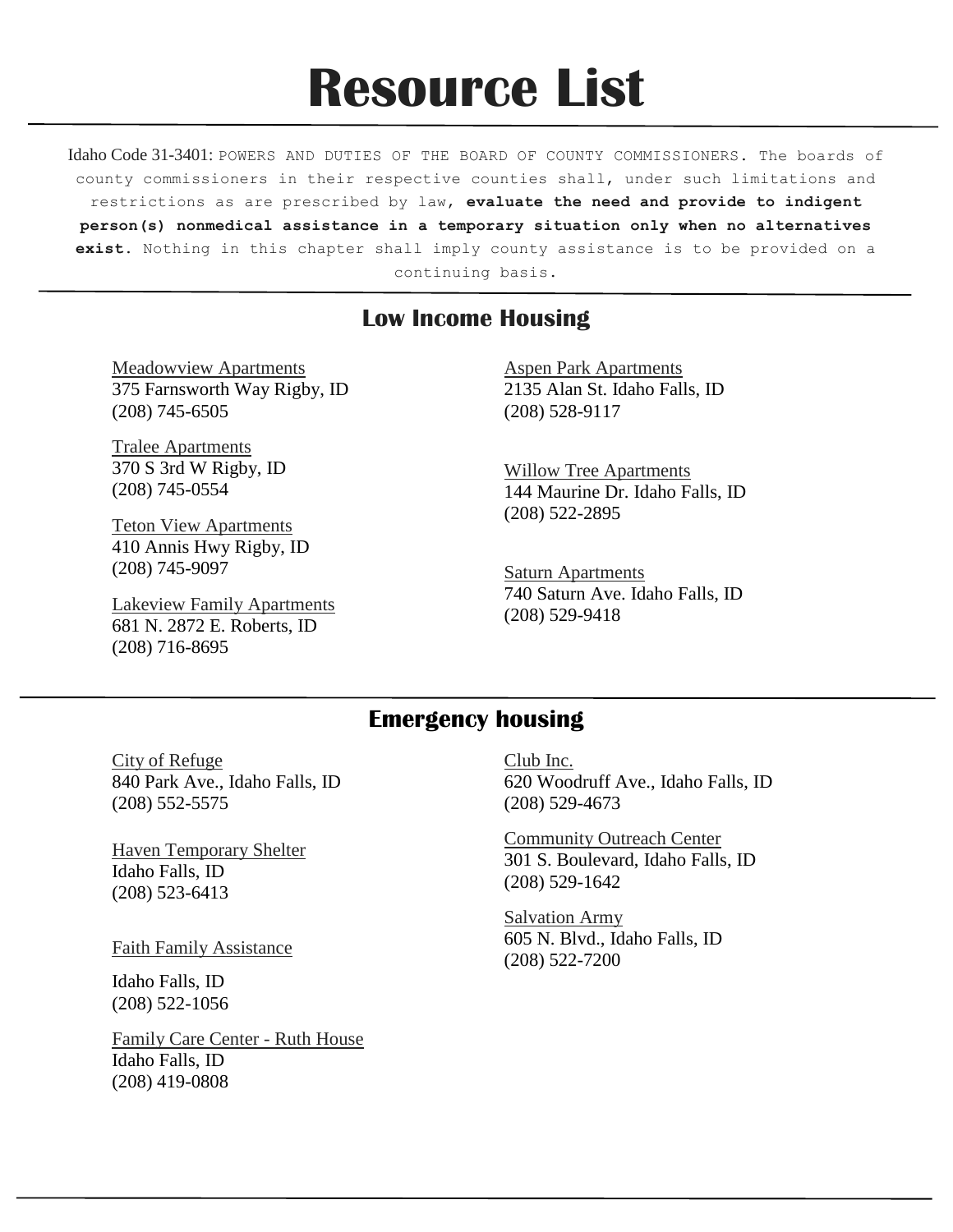## **Utility Assistance**

Eastern Idaho Community Action Partnership (EICAP) 935 E. Lincoln Rd., Idaho Falls, ID (208) 522-5391 1-800-632-4813

*Check with local church officials, whether or not you are a member of their congregation.*

## **Rental Assistance**

Idaho Housing 506 S. Woodruff, Idaho Falls, ID (208) 522-6002 1-866-684-3756

Eastern Idaho Community Action Partnership (EICAP) 935 E. Lincoln Rd., Idaho Falls, ID (208) 522-5391 1-800-632-4813

Salvation Army 605 N. Blvd., Idaho Falls, ID (208) 522-7200

*Check with local church officials, whether or not you are a member of their congregation.*

## **Food Assistance**

Community Food Basket - Idaho Falls Idaho Falls, ID (208) 524-0994

Soup Kitchen Idaho Falls, ID (208) 557-5750

Rigby Senior Citizens 391 Community Ln., Rigby, ID (208) 745-8211

The Giving Cupboard (208) 569-3869

Ririe Senior Citizens 395 Main St., Ririe, ID (208) 538-7313

Jefferson County Mobile Pantry – Roberts 653 N. 2858 E. (Mustang Center) Roberts, ID

Idaho Falls Community Outreach Center 301 S., Idaho Falls, ID (208) 529-1642

Dept. of Health & Welfare (SNAP) 150 Shoup Ave #19 Idaho Falls, ID 1-800-926-2588

*Check with local church officials, whether or not you are a member of their congregation. Please also visit<http://ifbmaps.wpengine.com/> for a complete list of food assistance providers in your area.*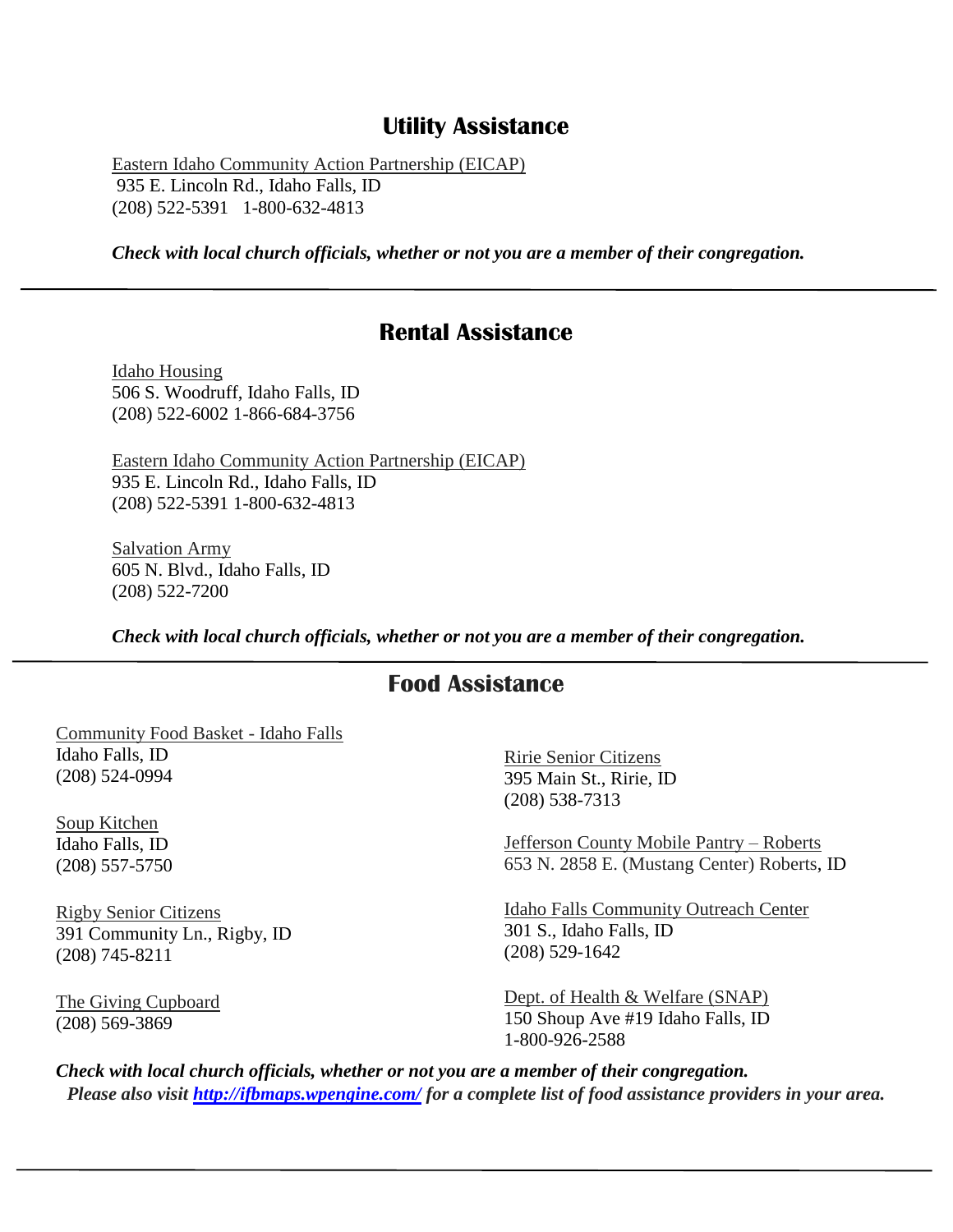# **Medical Assistance**

#### **Some also provide prescription assistance**

Behavioral Health Crisis Center of East Idaho 1650 N. Holmes Ave., Idaho Falls, ID (208) 522-0727

Dept. of Health & Welfare 150 Shoup Ave #19 Idaho Falls, ID 1-800-926-2588

Community Family Clinic  $2088$  E.  $25<sup>th</sup>$  St., Idaho Falls, ID (208) 528-7655

Idaho Falls Community Outreach Center 301 S. Boulevard, Idaho Falls, ID (208) 529-1642

## **Dental/Vision Assistance**

Delta Dental Low Income, Adults 60-79 482 Constitution Way, Idaho Falls, ID (208) 589-9872

## **Legal Services**

Legal Aid Services 482 Constitution Way, Ste. 101, Idaho Falls, ID (208) 524-3660

Brad Rigby – Court Assistance Officer 605 N. Capital Ave., Idaho Falls, ID (208) 589-9872